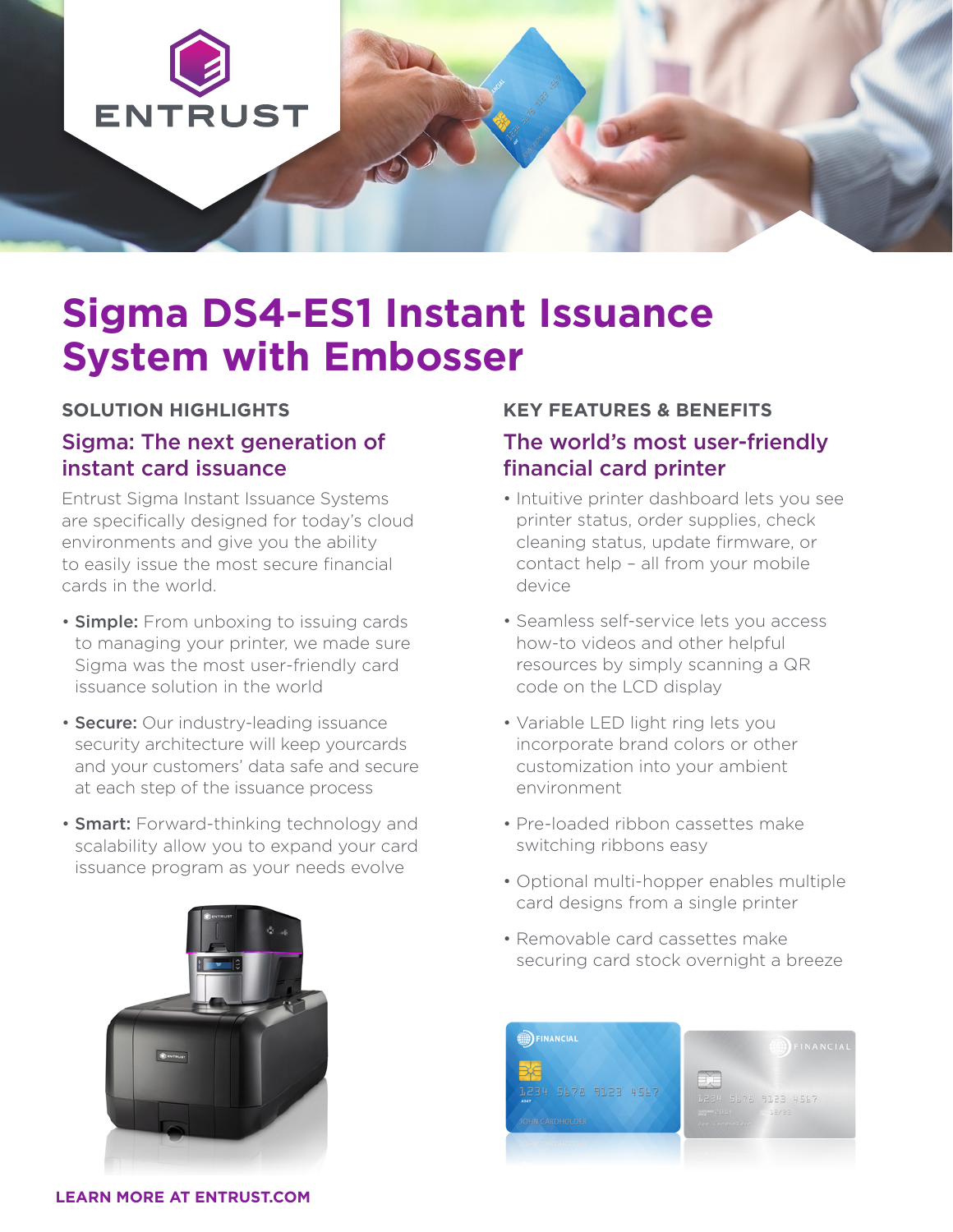## Unmatched security

- Dual-control access with security locks protects card stock, supplies, and rejected cards, meeting Visa and Mastercard security requirements
- Card stock is easily removable for secure overnight storage
- Secure boot protects system from malware or virus on boot-up
- Trusted Platform Module (TPM) manages the printer's own TLS/SSL certificates and keys
- Connection and data sent between Entrust Adaptive Issuance software and printer is encrypted
- Customer data is encrypted and is not stored in the printer after printing is complete
- Our cloud-hosted instant issuance solutions are the only ones in the industry that are PCI-CP-certified

# Flexible, scalable, and easily integrated into your IT environment

- Issuance capabilities include:
	- Full-color or monochrome direct tocard printing
	- Magnetic stripe encoding
	- Contact or contactless smart card encoding
- Choose on-premises or cloud-hosted deployment
- Embossed text with metallic tipping foil for an elegant look
- Add multi-hopper for multiple pre-designed card feeding
- A full suite of services is available to help ensure your instant issuance program runs smoothly at every one of your branches

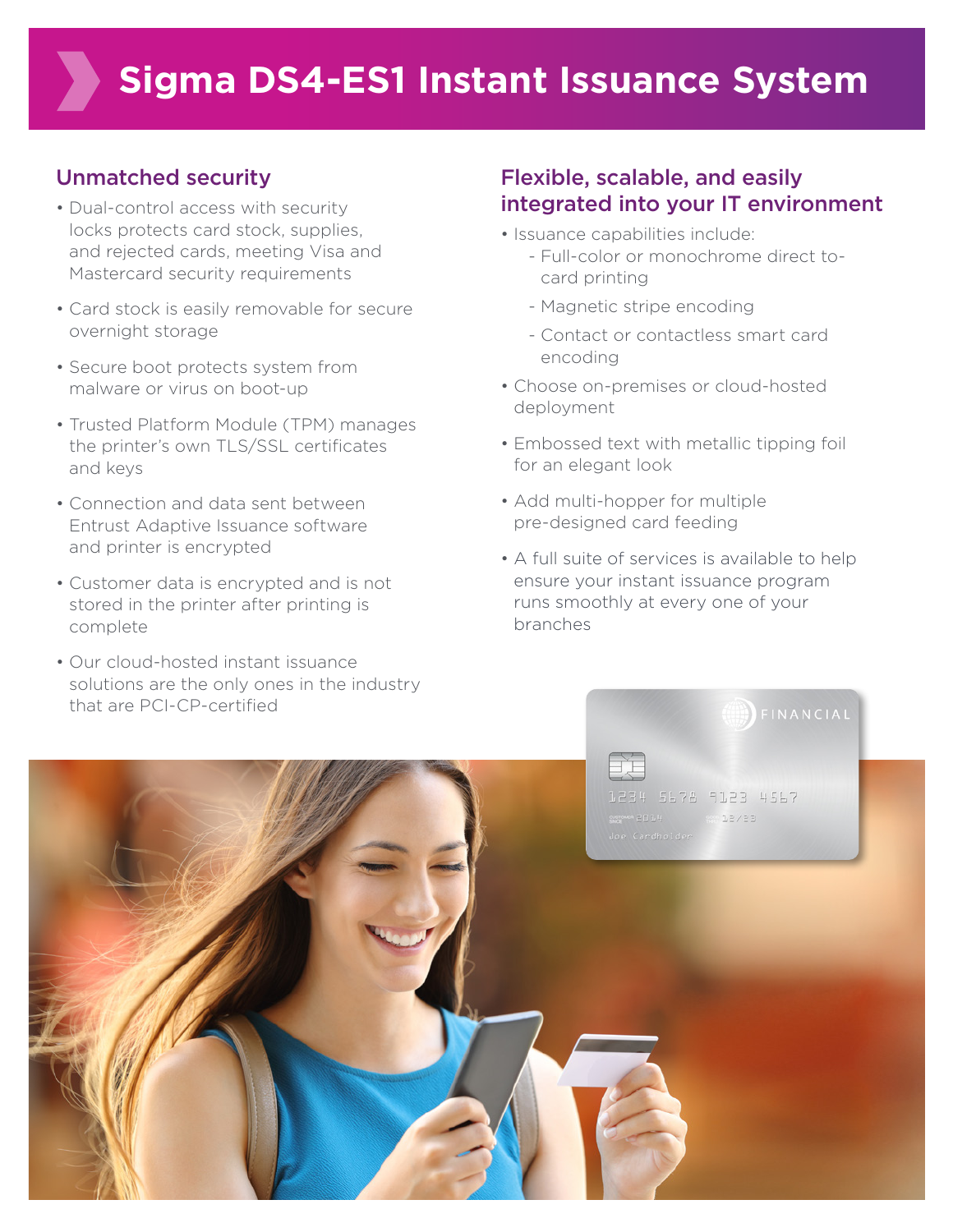#### **TECHNICAL SPECIFICATIONS**

| <b>Standard Features &amp; Supplies</b> |                                                                                                                                                                                                                                                                                                                                                                                                                                                                                                          |  |
|-----------------------------------------|----------------------------------------------------------------------------------------------------------------------------------------------------------------------------------------------------------------------------------------------------------------------------------------------------------------------------------------------------------------------------------------------------------------------------------------------------------------------------------------------------------|--|
| Print technology                        | Dye sublimation / resin thermal transfer                                                                                                                                                                                                                                                                                                                                                                                                                                                                 |  |
| Print capabilities                      | Single- or dual-sided edge-to-edge, full-color, and monochrome printing                                                                                                                                                                                                                                                                                                                                                                                                                                  |  |
| Print resolution                        | • Standard mode: 300 dots per inch (dpi) (300 X 600, 300 X 1200) standard<br>text, bar code, and graphics printing                                                                                                                                                                                                                                                                                                                                                                                       |  |
|                                         | • TrueMatch™ printing technology. Ability to conform to ICC color workflow                                                                                                                                                                                                                                                                                                                                                                                                                               |  |
| Print speed                             | • Single-sided color ribbon (YMCKT): up to 250 cards per hour (cph)<br>. Double-sided color ribbon (YMCKT-KT): up to 180 cards per hour (cph)<br>• Double-sided monochrome ribbon (black HQ): up to 500 cards per hour (cph)<br>• 60 seconds to encode mag stripe, indent, emboss, and top the card<br>• 64 seconds to print monochrome graphics, encode mag stripe, indent,<br>emboss, and top the card<br>• 78 seconds to print color graphics, encode mag stripe, indent, emboss, and<br>top the card |  |
| Card capacity                           | Input hopper: 125 cards (based on 0.03-in. card thickness)<br>Output hopper: 25 cards<br>Reject holding tray: 10 cards<br>Front exception card slot                                                                                                                                                                                                                                                                                                                                                      |  |
| Card sizes                              | Thickness: 0.010 inches to 0.040 inches (0.25mm - 1.016mm)<br>Dimension: ID-1, CR-79                                                                                                                                                                                                                                                                                                                                                                                                                     |  |
| Embossing/Indenting                     | • 75-character embossing/indenting wheel, financial format per ID-1 ISO 7811-3<br>· Single- or dual-sided<br>• Mastercard security characters   Helvetica® characters   OCR-A1, OCR-B1                                                                                                                                                                                                                                                                                                                   |  |
| Operating environment                   | Temperature: 60°F to 95°F (15°C to 35°C)<br>Humidity: 20-80% RH - non condensing                                                                                                                                                                                                                                                                                                                                                                                                                         |  |
| Magnetic stripe encoding                | ISO 7811 three-track support (high- and low-coercivity)<br>JIS Type II single-track option                                                                                                                                                                                                                                                                                                                                                                                                               |  |
| Smart card personalization              | • Contact and contactless smart card encoding for ISO 14443 A/B, ISO 15693,<br>MIFARE®, MIFARE® DESFire® EV1/EV2<br>• Single-wire connectivity   Supports production of EMV® level-1 compliant card                                                                                                                                                                                                                                                                                                      |  |
| Security features                       | • Software-activated lock to secure card stock, supplies, and reject<br>card hopper<br>• TLS/SSL encryption, supports AES-256<br>· Bolt-down ready<br>· Secure cable lock (sold separately)<br>• Concealed output hopper<br>• Password-protected cabinet<br>• Non-resettable card counter for auditing                                                                                                                                                                                                   |  |
| LCD display languages                   | English, Spanish, German, Italian, and Japanese                                                                                                                                                                                                                                                                                                                                                                                                                                                          |  |
| Physical dimensions                     | • Printer: L 17.4 in x W 8.9 in x H 9.0 in / 44.2 cm x 22.6 cm x 22.9 cm<br>• Printer with optional multi-hopper: 23 in x 13.4 in x 16.2 in<br>(58.4 cm x 34 cm x 41.1 cm)<br>• Bottom module (indenting, embossing, topping, card output): 15 in. x 27.5<br>in. x 10.5 in. (38.1 cm x 69.9 cm x 36.8 cm)                                                                                                                                                                                                |  |